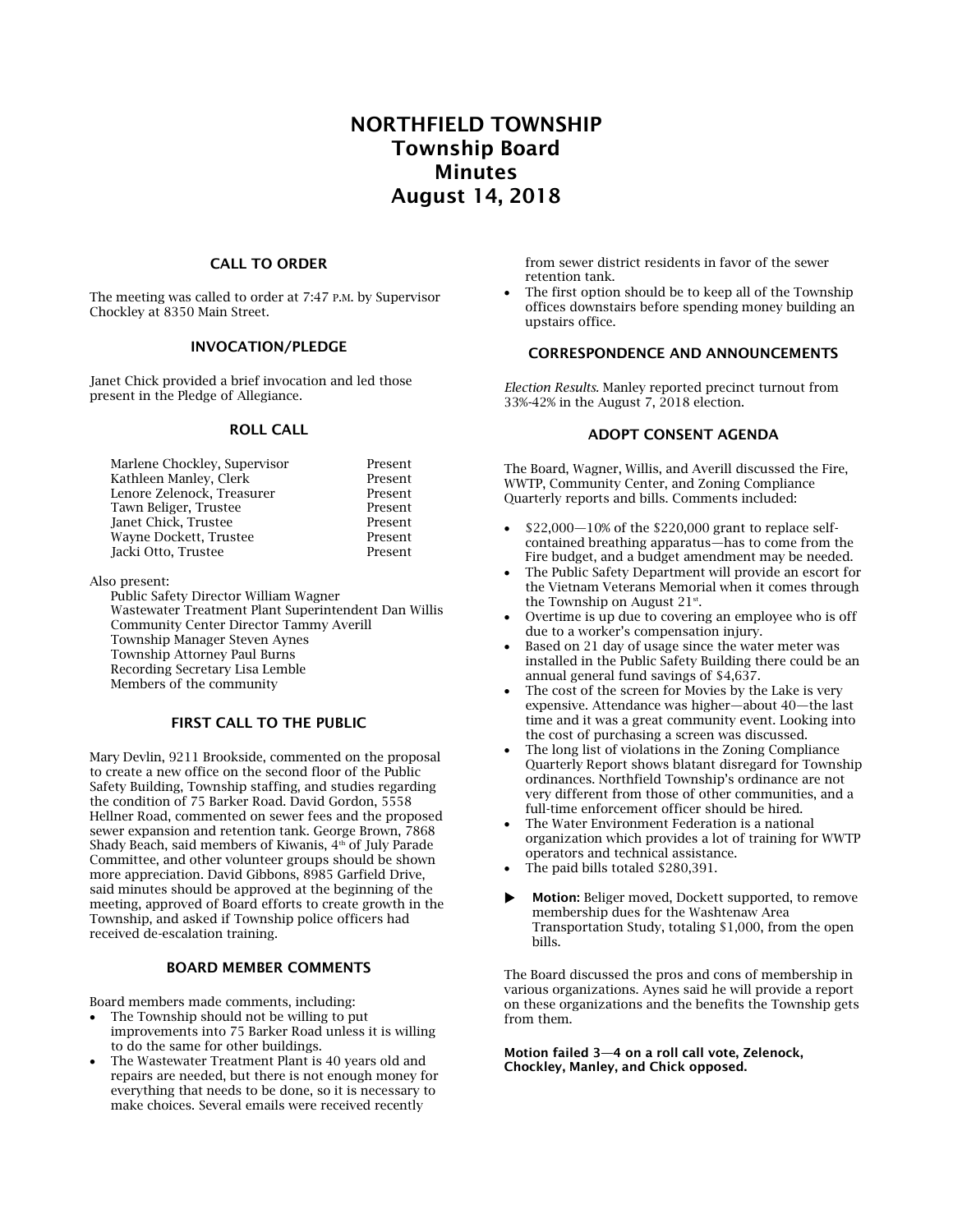### Northfield Township Board Meeting Minutes of Regular Meeting Public Safety Building; 8350 Main Street August 14, 2018

 Motion: Chockley moved, Chick supported, that the consent agenda be adopted as presented and to pay the bills. Motion carried 6—1 on a voice vote, Dockett opposed.

# ADOPT BALANCE OF AGENDA

Otto asked that Item 1 be tabled, and Item 2 be revised to include a resignation, a promotion, and a retirement.

 Motion: Chick moved, Otto supported, that the balance of the agenda be adopted as amended. Motion carried 7—0 on a voice vote.

# REPORTS/UPDATES

*Zoning Board of Appeals*. No July meeting; next meeting is August 20<sup>th</sup>.

*Planning Commission*. The Commission continued discussion on their ordinance update.

*Parks and Recreation*. The next meeting is August 16<sup>th</sup>, and Beliger referred to the requests the Committee members made during the special meeting.

*Land Preservation*. The last meeting was canceled; they will be presenting a proposal for funding at the next Board meeting.

*Financial/Treasurer.* No questions.

*Fund Balance*. The balance appears to be artificially low because State revenue sharing has not yet been received.

*Supervisor*. Chockley referred to her written report.

*Manager*. Aynes referred to his written report. He noted he is getting additional bids for construction of an upstairs office.

### AGENDA ITEMS

#### 1. Revisions to Employee Handbook

 Motion: Otto moved, Beliger supported, to table Revisions to the Employee Handbook to the next meeting.

It was agreed that Board members should send comments and questions to Aynes as soon as possible.

### Motion carried 7—0 on a roll call vote.

### 2. Resignation of Deputy Treasurer, Promotion of Emily Hofsess (Front Desk Clerk) to Deputy Treasurer and Interim Assistance

- Motion: Zelenock moved, Beliger supported, to accept the resignation of the Deputy Treasurer, Dawn Samfilippo, effective August 8, 2018. Motion carried 7—0 on a roll call vote.
- Motion: Zelenock moved, Chockley supported, to appoint Emily Hofsess to the full-time position of Deputy Treasurer for Northfield Township at the hourly rate of \$19.00/ plus benefits to start no later than Tuesday, September 4, 2018. Motion carried 7—0 on a roll call vote.
- Motion: Zelenock moved, Manley supported, to authorize the Treasurer to spend \$22.50 per hour for help in the Treasurer's office for up to 20 hours per week until the Deputy Treasurer starts her position, no later than September 4, 2018. Motion carried 7—0 on a roll call vote.

## 3. Hiring of Code Enforcement Officer

 Motion: Chockley moved, Otto supported, to appoint Jim Turner to the position of Code Enforcement Officer for up to 20 hours per week at the rate of \$25/hour, effective Wednesday, August 15, 2018. Motion carried 7—0 on a roll call vote.

#### 4. Hiring of Police Department Administrative Assistant

- Motion: Chockley moved, Otto supported, to approve the hiring of Shannon Clark for the full-time position of Police Department Clerk/Dispatcher at \$20.20/hour plus benefits while on probation for the first year. Motion carried 7—0 on a roll call vote.
- Motion: Zelenock moved, Beliger supported, at the completion of probation Shannon Clark's wage will be \$22.00/hour plus benefits. Motion carried 7—0 on a roll call vote.

# 5.

# Hiring of Three Paid On-Call Firefighter Trainees

 Motion: Chockley moved, Manley supported, the hiring of the following personnel for the position of firefighter trainee, contingent upon successfully passing background check as well as medical physical. For the purposes of seniority, the order of hire will be the order of seniority: Larry Florence, Collin Ward, and Steven Misiura.

Motion carried 7—0 on a roll call vote.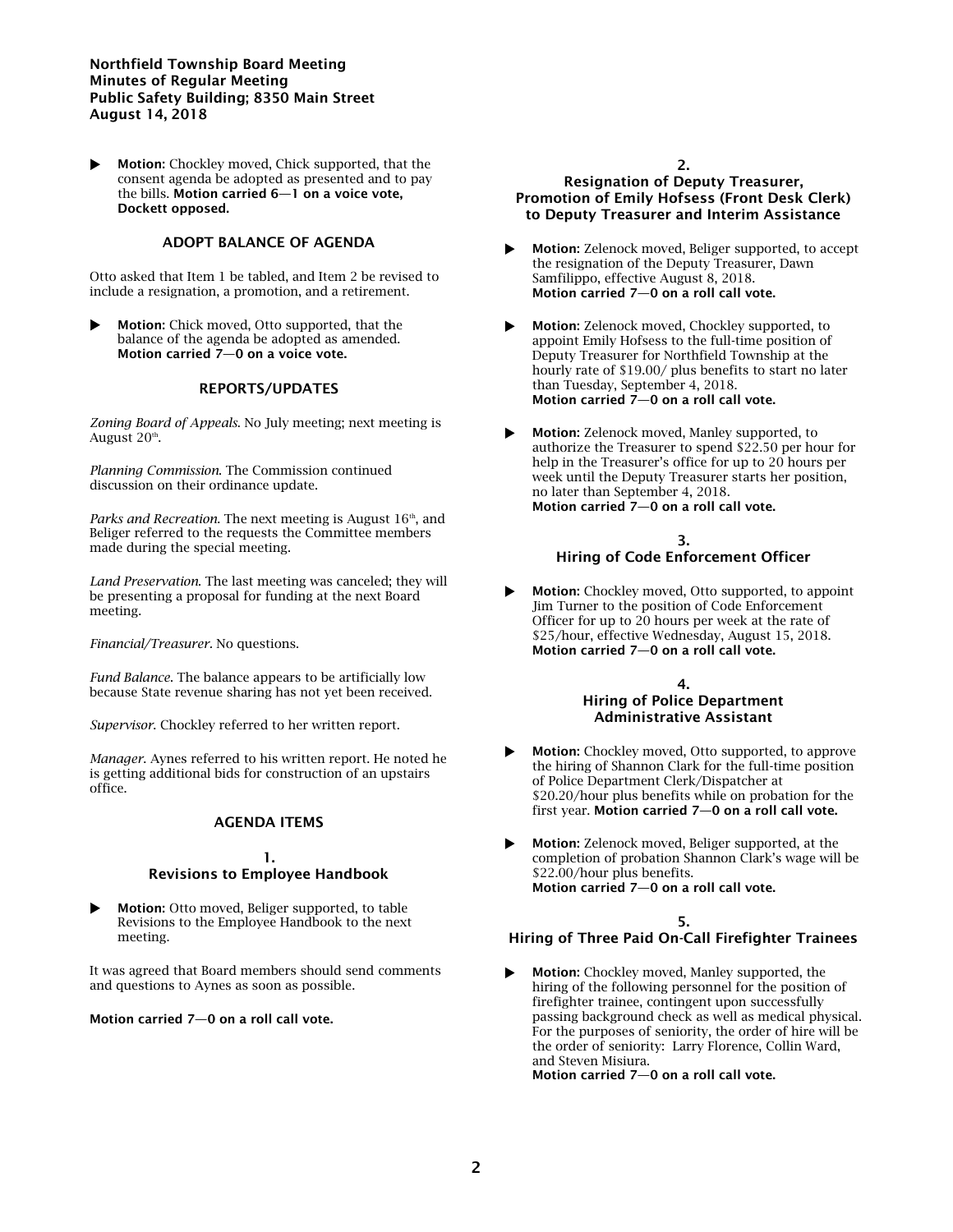Northfield Township Board Meeting Minutes of Regular Meeting Public Safety Building; 8350 Main Street August 14, 2018

### 6. Wastewater Treatment Plant Request for Certification of Pay Increases

 Motion: Zelenock moved, Chick supported, to increase the annual salary of Mike Spirl by \$1,500/year based on his having his Class D license.

Willis said the cost to do this for all three employees would be \$6,250 for this fiscal year, and that is included in this year's budget. He also asked that this be made a policy in the Employee Handbook.

#### Motion carried 6—1 on a roll call vote, Dockett opposed.

 Motion: Zelenock moved, Otto supported, to increase the annual salary of Jon White by \$1,500/year based on his having his Class D license.

#### Motion carried 6—1 on a roll call vote, Dockett opposed.

 Motion: Zelenock moved, Chick supported, to increase the annual salary of Brian McDonald by \$3,250/year based on his having his Class C license.

#### Motion carried 6—1 on a roll call vote, Dockett opposed.

## 7.

# Wastewater Treatment Plan Cost Approval for Grit Conveyor Installation Extras

Motion: Chockley moved, Beliger supported, to pay Lyon Mechanical \$7,083.17, the agreed upon price for the extra piping they provided. Motion carried 7—0 on a roll call vote.

## 8.

# Wastewater Treatment Plant Request to Purchase Asset Management Software under SAW Grant

 Motion: Chockley moved, Chick supported, to purchase the GIS package for the Wastewater Treatment Plant for \$6,800 which includes the yearly maintenance fee of \$1,500 and the asset management software for \$35,580 which includes the yearly maintenance fee of \$2,400.

In answer to a question from Dockett, Willis said the I/T consultant does not think existing computer equipment will need to be upgraded to run this software.

### Motion carried 6—1 on a roll call vote; Dockett opposed.

# 9. Sewer Billing Quarterly Fee Increase

 Motion: Chick moved, Otto supported, to table the Sewer Billing Quarterly Fee Increase item to the next Board meeting. Motion carried 7—0 on a roll call vote.

> 10. Wastewater Treatment Plant Equalization Basin Plan

 Motion: Chick moved, Otto supported, to table the Wastewater Treatment Plant Equalization Basin Plan item to the next Board meeting. Motion carried 7—0 on a roll call vote.

> 11. Bids for Repair to Non-Motorized Path

Aynes said he received three proposals and OHM recommends the proposal by Avey Concrete.

 Motion: Chockley moved, Beliger supported, to approve the proposal from Avey Concrete to replace Barker Road Non-Motorized Path concrete sections for \$5,600—\$6,600. Motion carried 7—0 on a voice vote.

### 12.

# Ordinance 18-51: Consumers Energy Company Gas Franchise Agreement

 Motion: Chockley moved, Manley supported, to adopt Ordinance 18-51 for the Consumers Energy Company Gas Franchise Agreement.

Burns explained that even though Michigan law allows utilities to use public rights-of-way, the Michigan constitution requires the Township to grant franchises for utility installations.

Motion carried 6—0—1 on a voice vote, Dockett absent.

#### 13. Renewal of Membership with Huron River Watershed Council

 Motion: Chockley moved, Zelenock supported, to renew the Township's membership in the Huron River Watershed Council.

Beliger said the \$1.8 in federal funds received by the Council already comes from taxpayers, and it is not necessary for the Township's taxpayers to contribute again.

Motion carried 4—3 on a roll call vote, Beliger, Otto, and Dockett opposed.